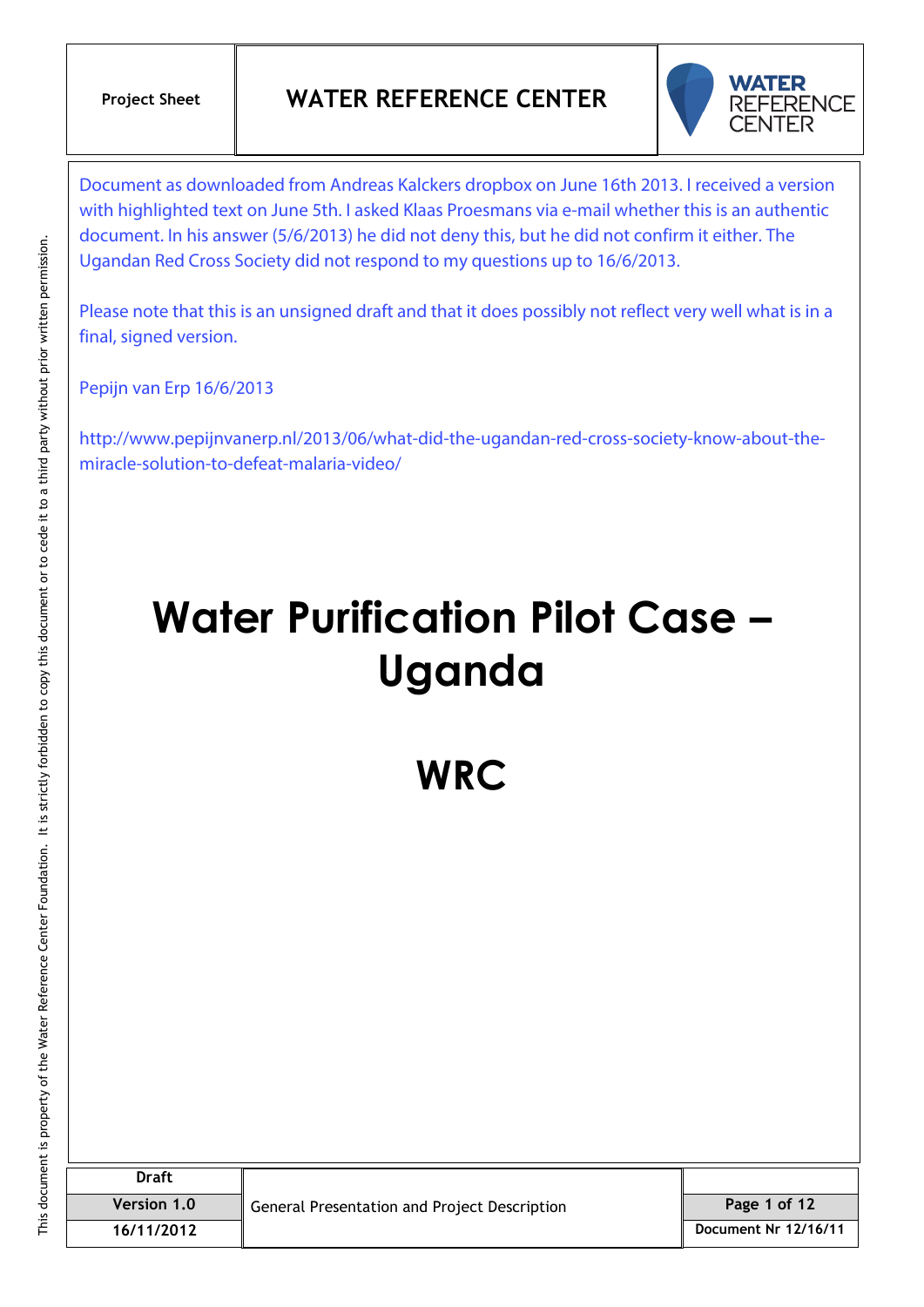

#### **Overview**

**Details**

| Document<br>name | Water Reference Center – Water Purification Pilot Case –<br>Uganda |
|------------------|--------------------------------------------------------------------|
| Author           | Klaas Proesmans                                                    |
| Owner            | Water Reference Center                                             |
| Date of issue    | 16/11/2012                                                         |
| Version - status | $1.2 - Draff$                                                      |
| File name        | PID MMS Uganda.doc                                                 |

#### **Content**

This document contains following titles:

#### **Document History**

| Version | Date | Action                                      | By    |
|---------|------|---------------------------------------------|-------|
| 0. ا    |      | $16/11/2012$ First draft of the document    | Klaas |
|         |      | $24/11/2012$ Revision first draft           | Koen  |
| 1.2     |      | 25/11/2012   Revision after talk Klaas-Koen | Koen  |
| ⌒       |      |                                             |       |
| っ       |      |                                             |       |
|         |      |                                             |       |
|         |      |                                             |       |

| Draft       | General Presentation and Project Description |                      |
|-------------|----------------------------------------------|----------------------|
| Version 1.0 |                                              | Page 2 of 12         |
| 16/11/2012  |                                              | Document Nr 12/16/11 |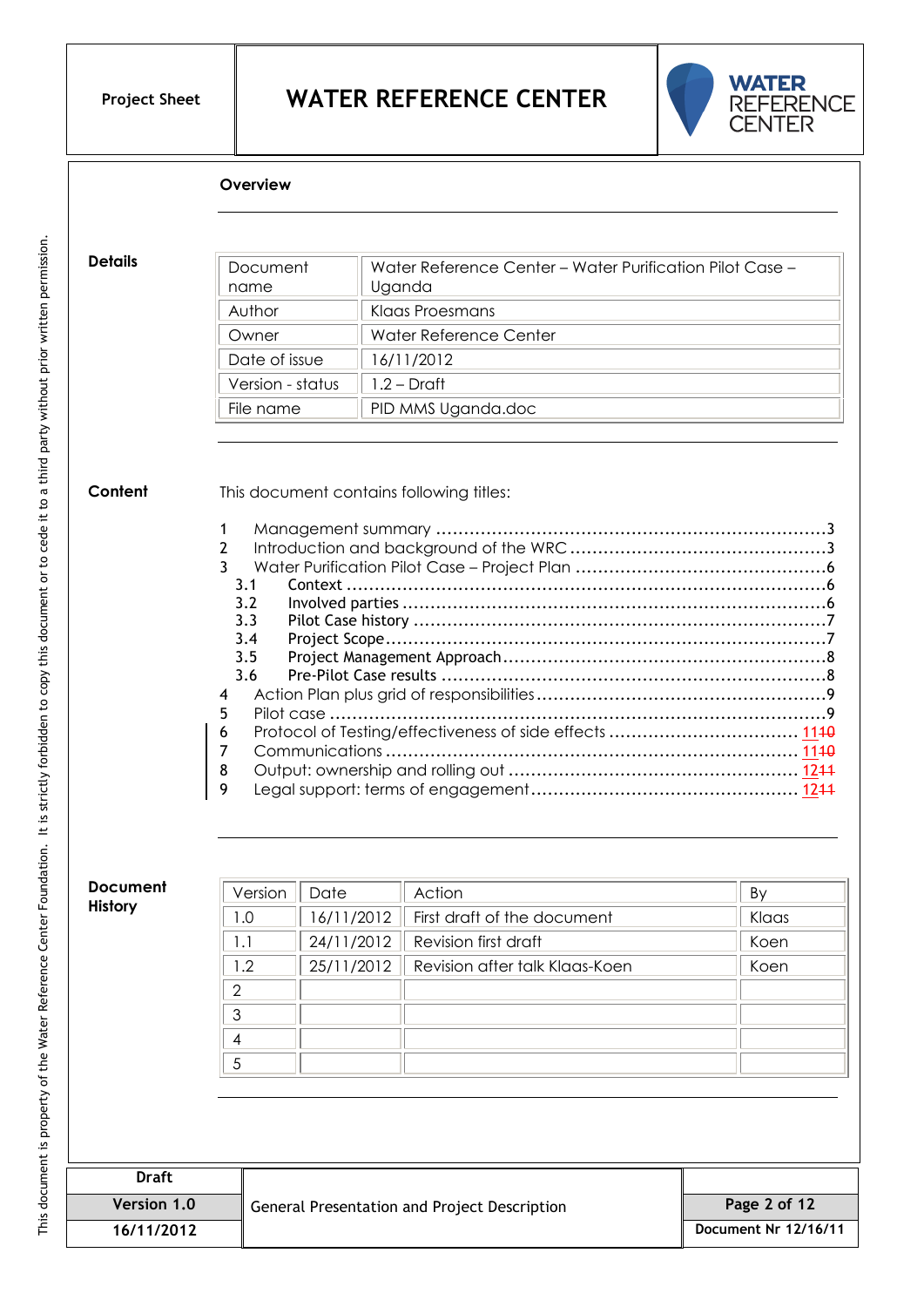

#### **1 Management summary**

The Water Reference Center (WRC) is a partnership between their Founding Members who share a common interest and wish to realize their Dream of waking up in a world without any water related problems, by focusing on the following areas:

"To collect and analyse existing practices, identify needs and share the acquired knowledge in production, management and distribution of water related technology and services."

"To coordinate and facilitate technology research and developments in water related areas, i.e. evaluating existing technologies and conducting new research and development on water related issues."

"To coordinate and implement projects related to the production and purifying of water, access to water, storage of water, and/or water management."

"To promote awareness on water through information, training and education."

"To mobilize relevant resources, such as financial funding and forming alliances to enhance the achievement of the objectives."

#### **2 Introduction and background of the WRC**

### **Introduction**

 The Water Reference Center is a Seychelles based foundation, with the Act of Incorporation signed in Geneva during the General Assembly of the IFRC in November 2011.



 After realising that innovative water solutions were evolving amongst our common network, the Founding Members chose to regroup in a Foundation to facilitate the rolling out of these solutions. **Background**

| <b>Draft</b>       |                                              |                      |
|--------------------|----------------------------------------------|----------------------|
| <b>Version 1.0</b> | General Presentation and Project Description | Page 3 of 12         |
| 16/11/2012         |                                              | Document Nr 12/16/11 |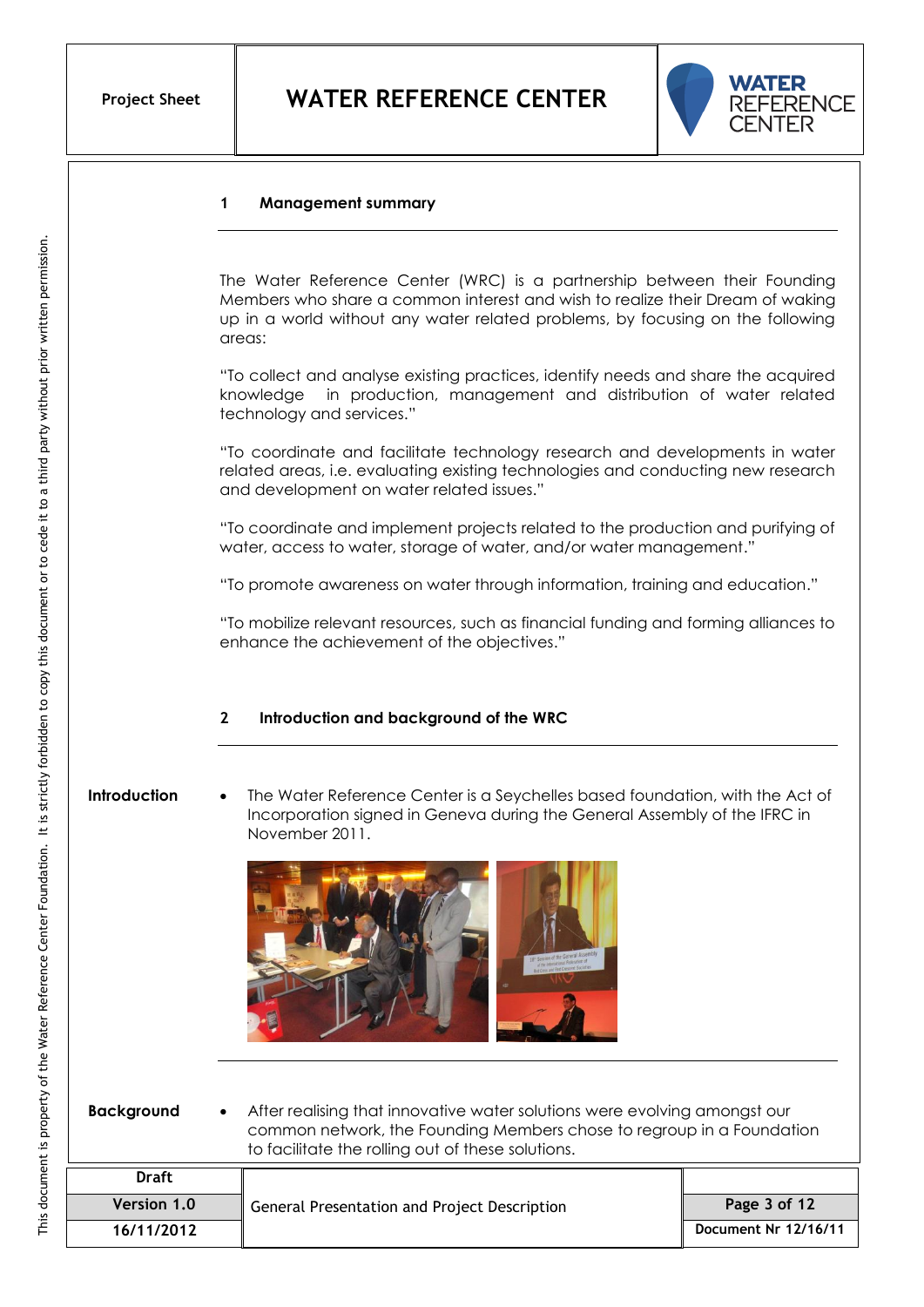

**Founding Members**

- Kenya Red Cross Society
- University of Seychelles
- Klaas Proesmans GCV
- Chetty Foundation
- Tendris Solutions B.V.



- Whereas Seychelles Red Cross and Kenyan Red Cross Societies are voluntary national humanitarian organisations having particular experience and understanding the needs of the most vulnerable, and to advocate on their behalf, national and internationally, including issues relating to water and sanitation;
- Whereas the Seychelles University, Klaas Proesmans GCV and the Chetty Foundation, having a particular expertise and resources available in technical support, humanitarian diplomacy, business network and corporate funding; and
- o Whereas Tendris Solutions is the technical backbone of Tendris, developing sustainable energy, water and health related solutions..Tendris initiates progressive and sustainable products and services. One condition supersedes all products; all products have to positively contribute to People, Nature & Environment. By profitably marketing these products, Tendris assures that this condition is met long term, for a better world now and in the future.

 Chairman: Mr. Chrystold Chetty, Chairman of the Finance Commission IFRC (International Federation of Red Crosses and Red Crescents) Secretary Mr. Ruud Koornstra, Tendris Solutions BV Treasurer Mr. Abbas Gullet, Secretary General, Kenya Red Cross Society CEO: Mr. Klaas Proesmans, former Director Operations, Virgin Airlines **Board Executive**

| Draft       |                                              |                      |
|-------------|----------------------------------------------|----------------------|
| Version 1.0 | General Presentation and Project Description | Page 4 of 12         |
| 16/11/2012  |                                              | Document Nr 12/16/11 |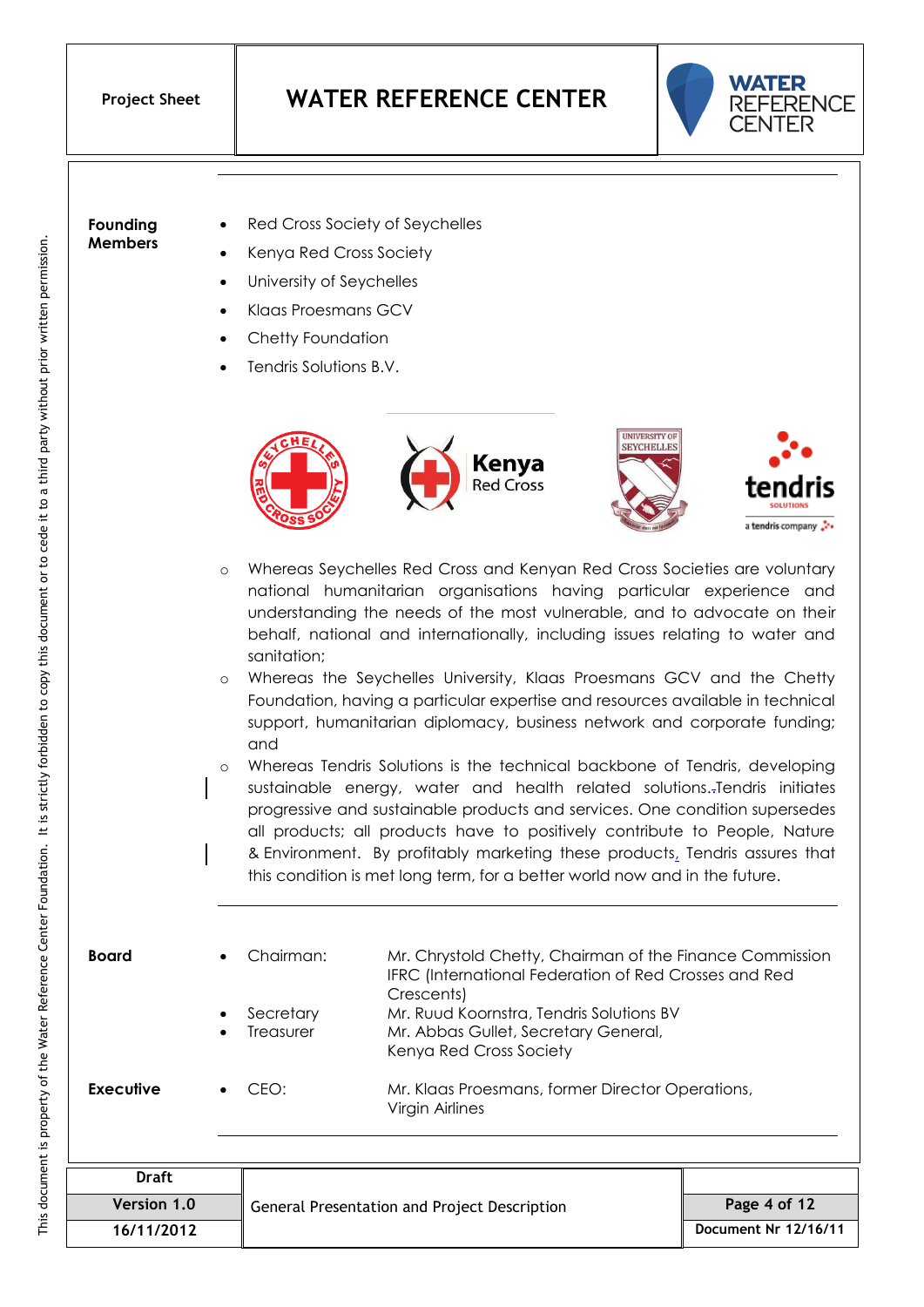| <b>Project Sheet</b> |  |
|----------------------|--|
|----------------------|--|



| <b>Endorsement</b> | <b>NEPARC</b><br>$\bullet$ | <b>NEPARC</b><br>NEW PARTNERSHIP FOR AFRICAN RED CROSS<br>& RED CRESCENT SOCIETIES<br>÷( |
|--------------------|----------------------------|------------------------------------------------------------------------------------------|
|                    | <b>UNISDR</b><br>$\bullet$ | <b>United Nations</b><br>International Strategy for Disaster Reduction                   |
| Contact            | Chairman:                  | Mr. Chrystold Chetty chrystold@gmail.com                                                 |
|                    | CEO:                       | Mr. Klaas Proesmans klaas@waterreferencecenter.com                                       |
|                    | Website:                   | www.waterreferencecenter.com                                                             |

| <b>Draft</b> | General Presentation and Project Description |                      |
|--------------|----------------------------------------------|----------------------|
| Version 1.0  |                                              | Page 5 of 12         |
| 16/11/2012   |                                              | Document Nr 12/16/11 |
|              |                                              |                      |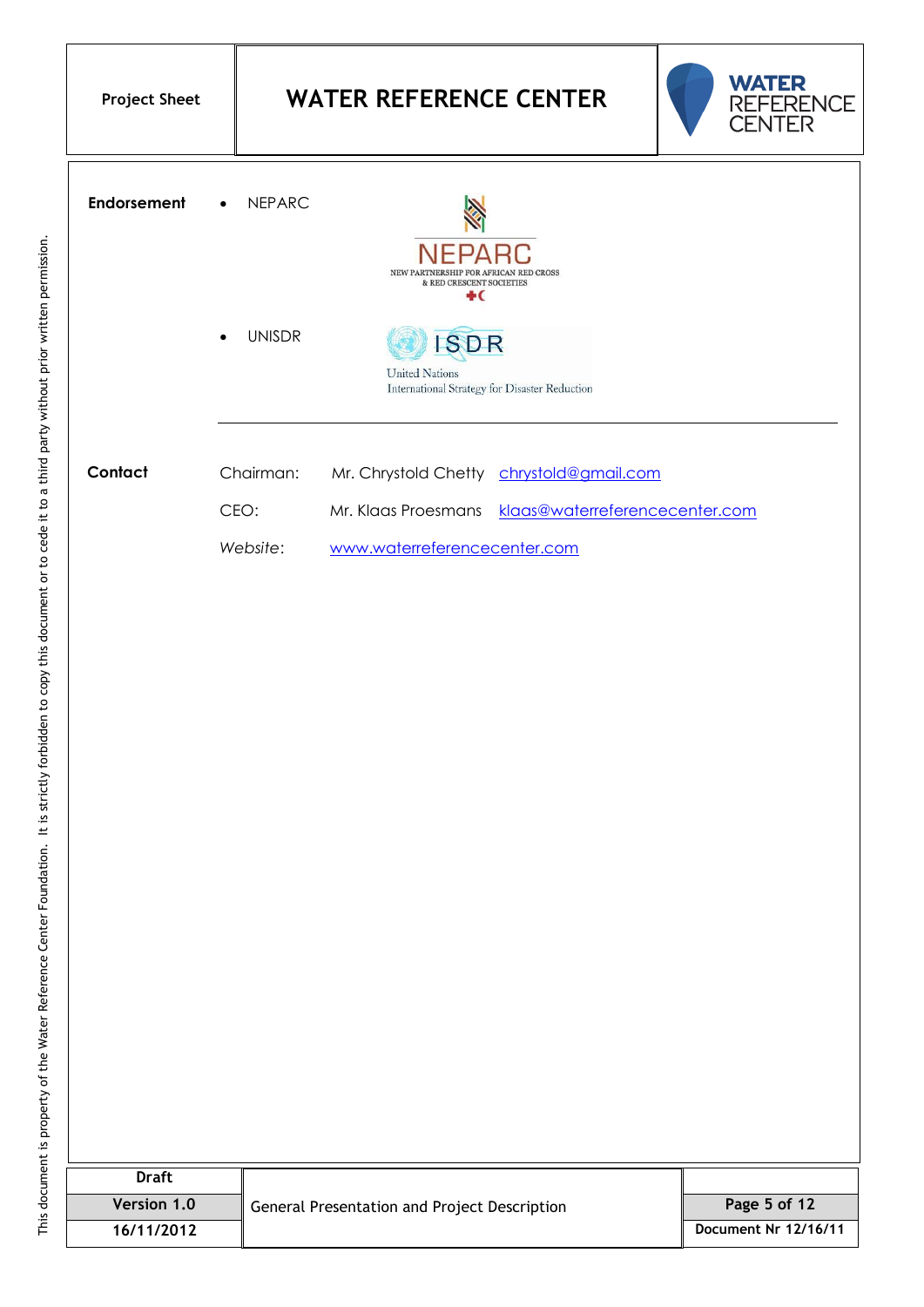

#### **3 Water Purification Pilot Case – Project Plan**

A unique cooperation combining private sustainable business, research & development and the Red Cross / Red Crescent network. The Water Reference Centre (WRC) focuses on research and development of water production technologies, involving private business, R&D capacity and academic research.

It is from within this unique platform that WRC wants to perform a Due Diligence on ClO2 and NaClO2 and its effects on water purification and possible positive side effects in the fight against malaria.

Sodium chlorite (NaClO2), when combined with acid, generates chlorine dioxide (ClO2), a gas. Chlorine dioxide is used all over the world to clear pathogens from drinking water, in the food industry to clean pathogens from meat, chicken and vegetables, in paper mills and in hospitals. Chlorine dioxide is the only pathogen cleaner that the FDA allows to be used on food products and not washed off (source?).

#### **3.1 Context**

Uganda has been chosen as the basis for this Pilot Case for following reasons:

- The high level of expertise within Uganda Red Cross Society (URCS);
- The presence of ongoing projects under URCS. Possibility of melding this Pilot Case into existing projects as to take advantage of present knowhow and reducing costs;
- The presence of malaria infested areas;
- The presence of experts in Uganda on purifying water with the said products.

#### **3.2 Involved parties**

- Water Reference Center, represented by Klaas Proesmans, CEO
- Uganda Red Cross Society, represented by
	- o Mr. Michael Richard Nataka, Secretary General
	- o Dr Bildard Baguma, USG Programs & Projects
	- o Mrs. Sarah Musisi, Director Health & Care
	- o Mr. Grace Kyagaba, PM WatSan
- Mr. Leo Koehof, expert in the field of Sodium Chrlorite and Moringa Olifeira as malaria treatment

| <b>Draft</b>       | General Presentation and Project Description |                      |
|--------------------|----------------------------------------------|----------------------|
| <b>Version 1.0</b> |                                              | Page 6 of 12         |
| 16/11/2012         |                                              | Document Nr 12/16/11 |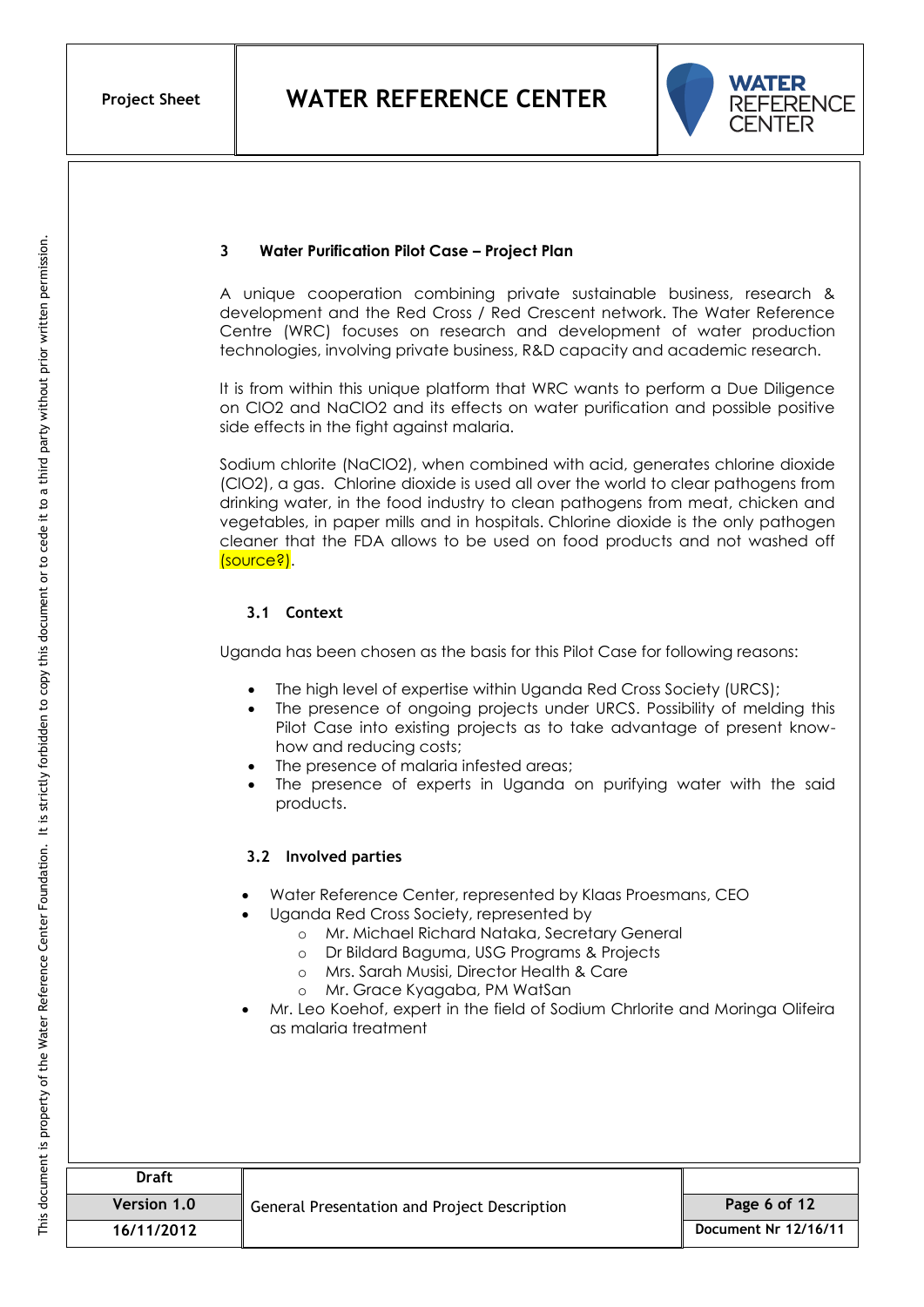

#### **3.3 Pilot Case history**

- Initial Contact with Mr. Michael Nataka (SG URCS) and Tom Buruku (Chairman URCS)
- Initial talk with Mrs. Sarah Musisi and Mr. Grace Kyagaba on Nov 15<sup>th</sup>
- Initial talk with Dr Bildard Baguma on Nov 16th:
	- o Enquiry for official documentation
	- o Define full Pilot Case briefing
- Initial talks with "National Drug Authority" on Nov 16<sup>th</sup>, Mrs. Hellen Labol in presence of Mr. Grace Kyagaba
- Second talk with "National Drug Authority" and "National Water and Sewerage Cooperation Uganda" represented by Mr. Mugume Deo Samuel, in presence of Mr. Grace Kyagaba on Nov 16<sup>th</sup>: quotes in 3.6 from Mr. Mugume Deo Samuel

#### **3.4 Project Scope**

The purpose of this paper is to elaborate a backbone for a well document pilot case, which serves as to allow the involved parties in making a decision whether this way of water purification needs to be pursued or not.

First step:

the necessary enquiries with the local authorities are being conducted to make sure that the products presented by WRC are by no means in contradiction with the ruling legislation, nor do they cause any negative side-effect on the human physical health. Output: green light from authorities

Second step:

the expected positive side-effects in the fight against malaria will be evaluated by field tests.

- Output:
	- 1. A well-documented report on any positive or negative sideeffect
	- 2. A professional audio-visual report (documentary style)
- Third step: The location where this Pilot Case has been conducted, continues to serve as a 'center of excellence' for the RCRC movement with an holistic approach

| Draft       | <b>General Presentation and Project Description</b> |                      |
|-------------|-----------------------------------------------------|----------------------|
| Version 1.0 |                                                     | Page 7 of 12         |
| 16/11/2012  |                                                     | Document Nr 12/16/11 |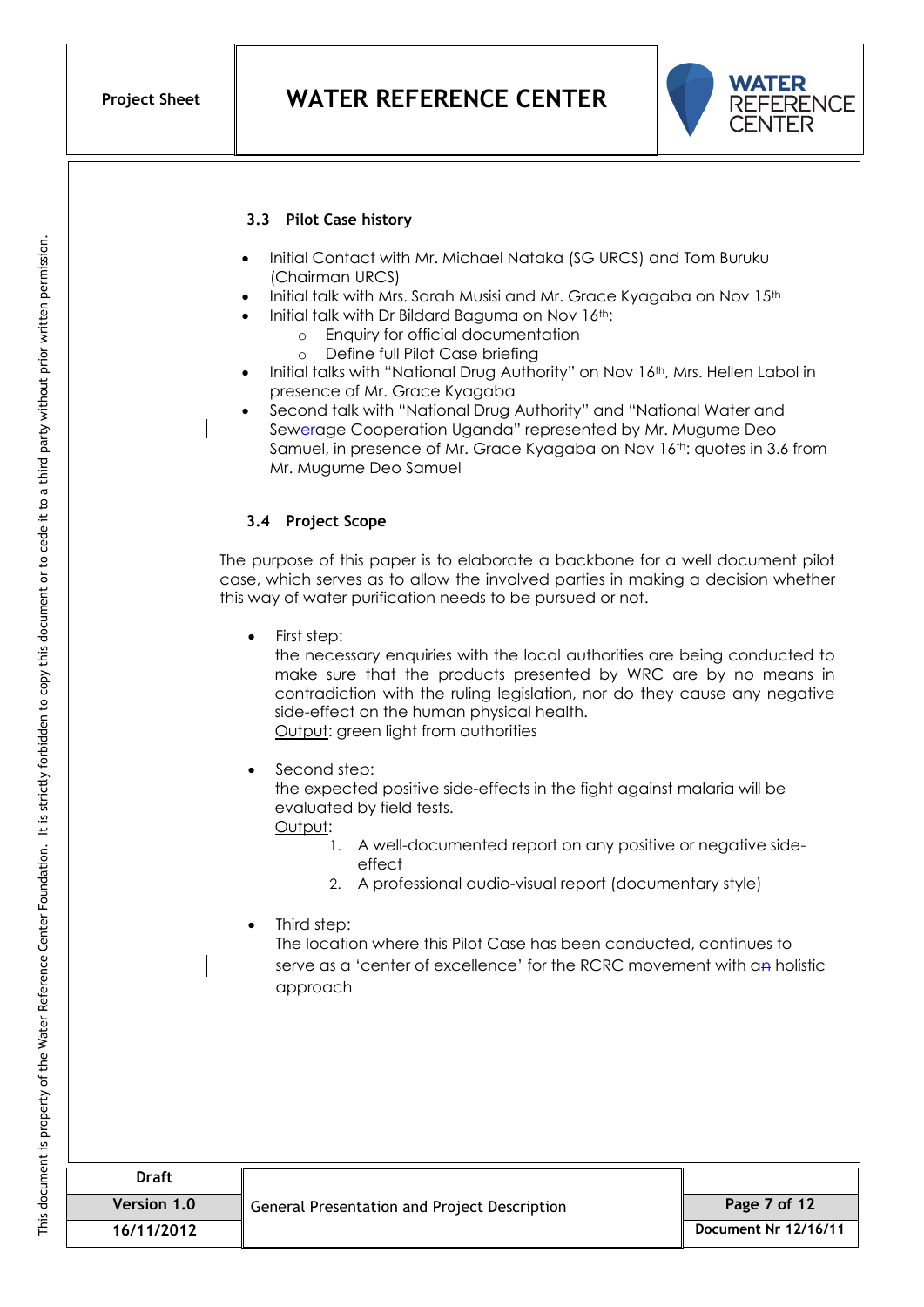

#### **3.5 Project Management Approach**

The Project Manager and Project Sponsor, Mr Klaas Proesmans, has the overall authority and responsibility for managing and executing this project according to this Project Plan and its Subsidiary Management Plans. The project team will consist of personnel from the in 1.2 named involved parties. The project manager will work with all resources to perform project planning. All project and subsidiary management plans will be reviewed and approved by the project sponsor. All funding decisions will also be made by the project sponsor. Any delegation of approval authority to the project manager should be done in writing and be signed by the project manager.

The project team will be a matrix wherein team members from each organization continue to report to their organizational management throughout the duration of the project. The project manager is responsible for communicating with the organizational managers on the progress and performance of each project resource.

#### **3.6 Pre-Pilot Case results**

- 1. Quotes from Mr Mugume Deo Samuel, "National Water and Sewerage Cooperation Uganda" on Nov 16<sup>th</sup> 2012 (see 3.3):
	- o Sodium Chlorite/ chlorine dioxide is currently being used by the Uganda Government as a water purifier in the area of …;
	- o There have been no side effects on the human body;
	- o The effectiveness of Sodium Chlorite/chlorine dioxide has led to the extension of the purifier to other areas in Uganda;
	- o WRC is advised to test their products in the research lab recommended by "National Water and Sewage Cooperation Uganda" to verify whether they meet the standards.
- 2. World Health Organisation, papers:

WHO site with all references to **[Sodium Chlorite](http://search.who.int/search?q=sodium+chlorite&spell=1&ie=utf8&site=default_collection&client=_en&proxystylesheet=_en&output=xml_no_dtd&access=p&lr=lang_en)** [http://search.who.int/search?q=sodium+chlorite&spell=1&ie=utf8&](http://search.who.int/search?q=sodium+chlorite&spell=1&ie=utf8&site=default_collection&client=_en&proxystylesheet=_en&output=xml_no_dtd&access=p&lr=lang_en) [site=default\\_collection&client=\\_en&proxystylesheet=\\_en&output=x](http://search.who.int/search?q=sodium+chlorite&spell=1&ie=utf8&site=default_collection&client=_en&proxystylesheet=_en&output=xml_no_dtd&access=p&lr=lang_en) [ml\\_no\\_dtd&access=p&lr=lang\\_en](http://search.who.int/search?q=sodium+chlorite&spell=1&ie=utf8&site=default_collection&client=_en&proxystylesheet=_en&output=xml_no_dtd&access=p&lr=lang_en)

| Draft              |                                                     |                      |
|--------------------|-----------------------------------------------------|----------------------|
| <b>Version 1.0</b> | <b>General Presentation and Project Description</b> | Page 8 of 12         |
| 16/11/2012         |                                                     | Document Nr 12/16/11 |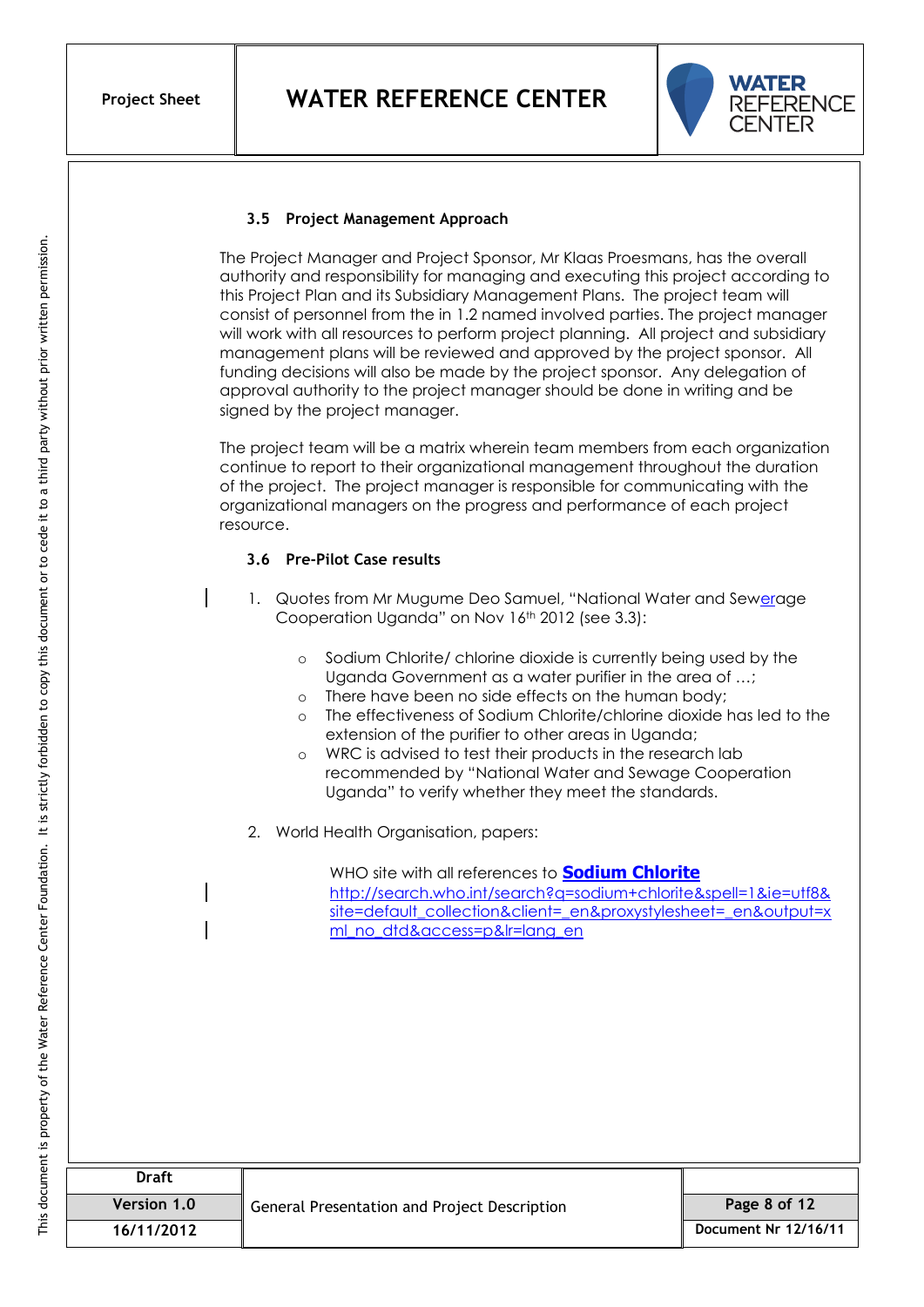

#### **4 Action Plan plus grid of responsibilities**

| <b>What</b>                                        | <b>Who</b> | <b>Deadline</b> | <b>Other</b> |
|----------------------------------------------------|------------|-----------------|--------------|
| Documentation from WRC - MMS                       | <b>WRC</b> | $19 -$          |              |
|                                                    |            | <b>HOVNOV-</b>  |              |
|                                                    |            | 12              |              |
| Legal Requirements in Uganda                       | Mr Grace   | 19-             |              |
|                                                    |            | <b>HOVNOV-</b>  |              |
|                                                    |            | 12              |              |
| Actual testing of water purificator with XXX in    | <b>WRC</b> | 19-             |              |
| Uganda                                             |            | <b>HOVNOV-</b>  |              |
|                                                    |            | 12              |              |
| Describe protocol of actual pilot case (chapter 7) | <b>WRC</b> | $20 -$          |              |
|                                                    |            | <b>novNov-</b>  |              |
|                                                    |            | 12              |              |
| Approval from URCS Board                           | Mr Grace   | $30 -$          |              |
|                                                    |            | <b>novNov-</b>  |              |
|                                                    |            | 12              |              |
| Execution                                          | <b>WRC</b> | 10 to 20-       |              |
|                                                    |            | $Dec-12$        |              |
| Roll out after Pilot Case                          | To be      |                 |              |
|                                                    | described  |                 |              |
|                                                    | later      |                 |              |

#### **5 Pilot case**

- 1. Who? see "involved parties"
- 2. Where? suggested by USG dr XXZDr. B. Baguma, in ongoing current water projects ——————————to reduce costs and secure contingency
- 3. When? Dec 2012
- 4. Duration? 1 week
- 5. Equipment/HR
	- a. Field clinic in malaria infested area, preferably with blood testing facilities
	- b. 100 Patients (IFRC representative number of treated patients?)
	- c. Blood testing equipment, if not in a.
		- i. 8 Microscope with testing for 100 patients
		- ii. Clinical laboratory
	- d. Doctor: 1
	- e. Transport\_+ lunch (HOTAC) for XXX staff
	- f. NaClO2 + water/juice
	- f.g. Other medication?
- 6. Documenting (writing and audiovisual)

| <b>Draft</b>       |                                              |                      |
|--------------------|----------------------------------------------|----------------------|
| <b>Version 1.0</b> | General Presentation and Project Description | Page 9 of 12         |
| 16/11/2012         |                                              | Document Nr 12/16/11 |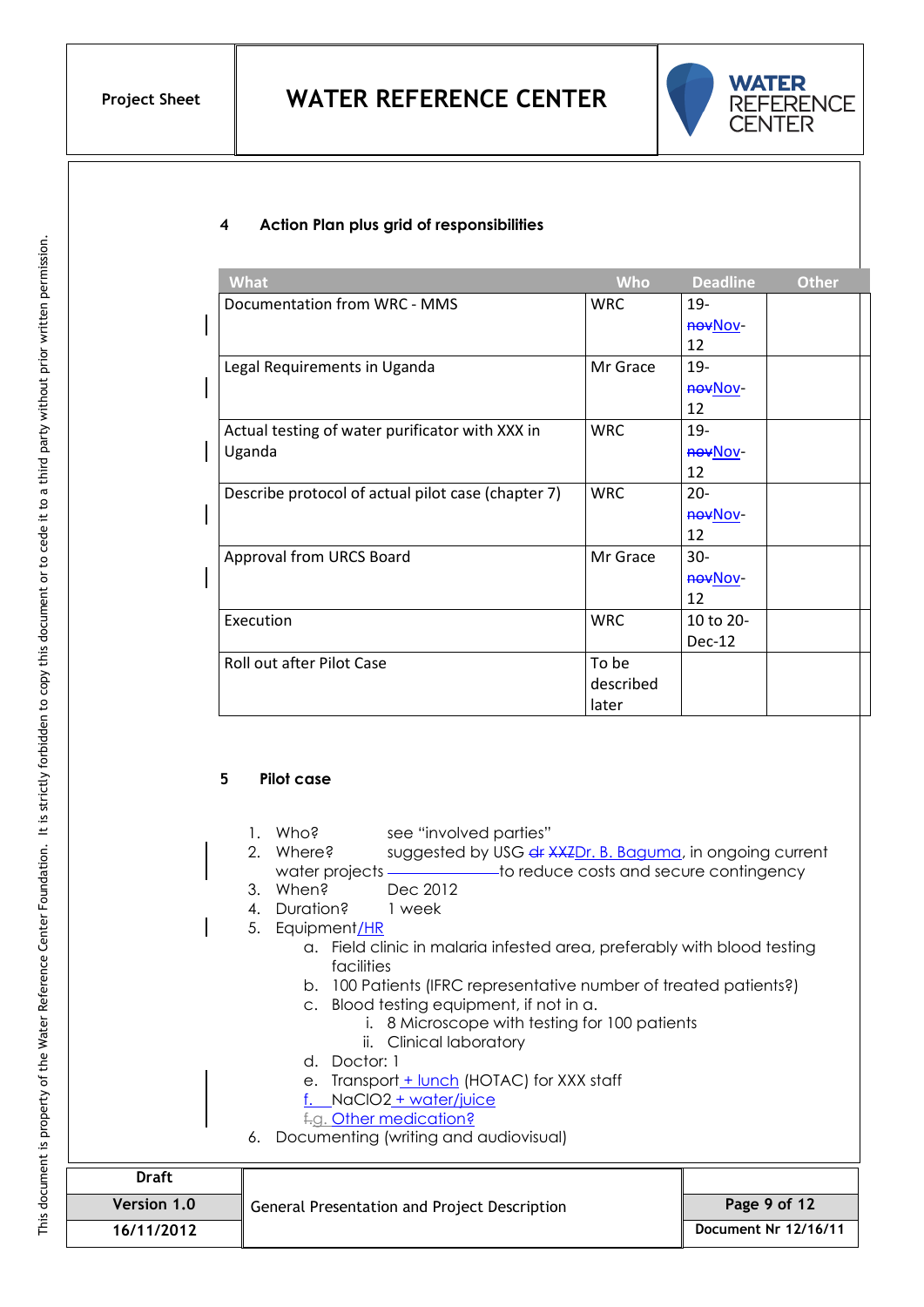## **Project Sheet WATER REFERENCE CENTER**



7. Estimated budget: in function of designated area of testing: to be confirmed

| <b>Draft</b>       |                                              |                      |
|--------------------|----------------------------------------------|----------------------|
| <b>Version 1.0</b> | General Presentation and Project Description | Page 10 of 12        |
| 16/11/2012         |                                              | Document Nr 12/16/11 |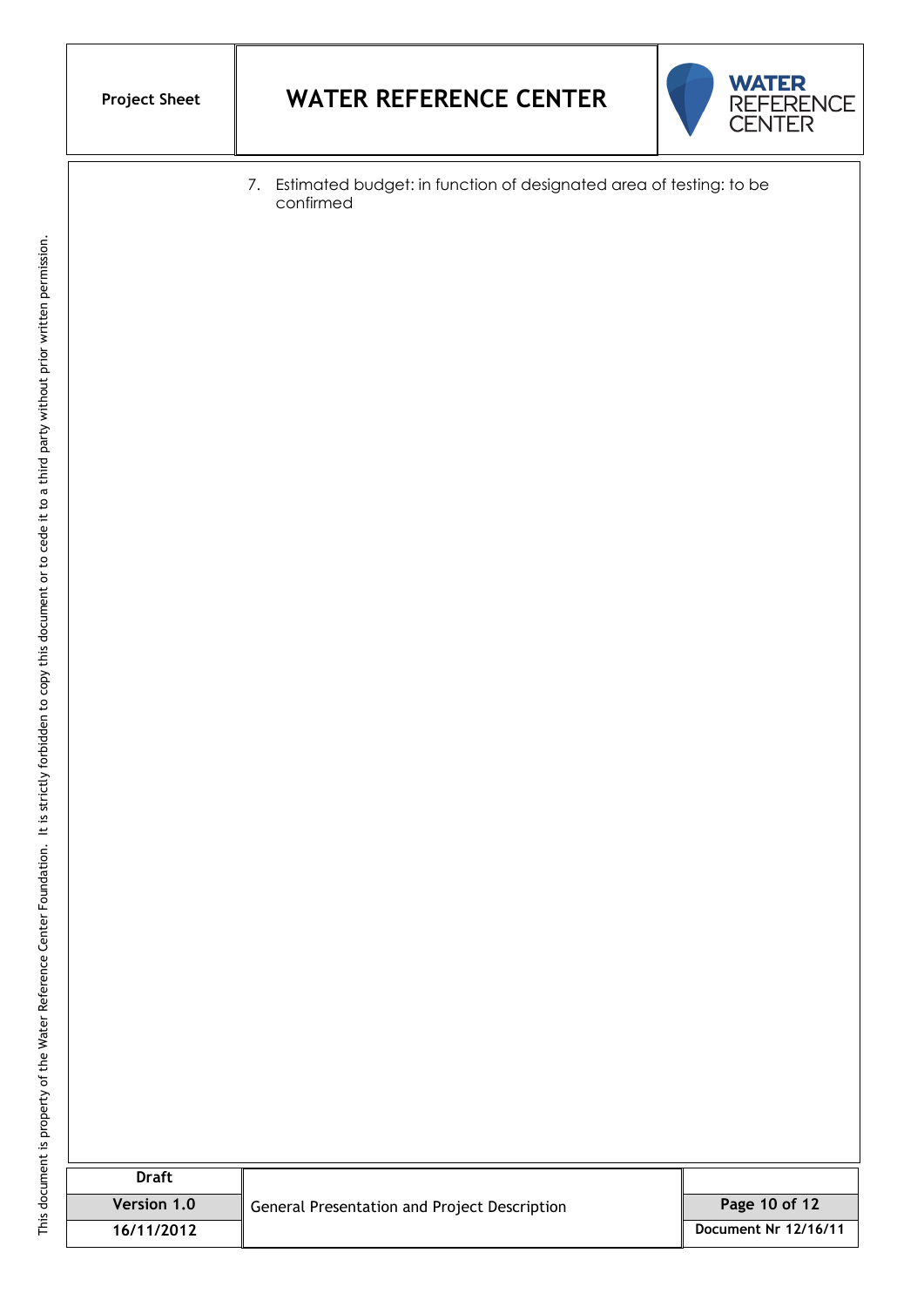

#### **6 Protocol of Testing/effectiveness of side effects**

We will be working with 2 test groups. The purpose for doing this is ...

- 1. Define patient groups, confirm malaria infection by 1st blood testing: all patients.
	- Confirmation to be done by medical doctor.
- 2. 1st Treatment, 18 activated drops in 200 ml water (or juice ): all patients.
- 3. 2nd Treatment after 1 hour, 18 activated drops in 200 ml water (or juice): only group 1.
- 4. 2<sup>nd</sup> blood testing, after 24 hours from 1st blood testing: all patients. Confirmation of the results to be done by medical doctor.

#### **7 Communications**

The Project Manager will take the lead role in ensuring effective communications on this project. The communication requirements are documented in the Communications Matrix below. The Communications Matrix will be used as the guide for what information to communicate, who is doing the communication, when to communicate it, and to whom to communicate.

| Communication<br><b>Type</b>  | <b>Description</b>                                       | Frequency | Format       | Participants/<br><b>Distribution</b>                   | <b>Deliverable</b>            | Owner              |
|-------------------------------|----------------------------------------------------------|-----------|--------------|--------------------------------------------------------|-------------------------------|--------------------|
| Daily Status<br>Report        | Email<br>summary of<br>project<br>status                 | Daily     | Email        | Project<br>Sponsor, Team<br>and<br><b>Stakeholders</b> | Status<br>Report              | Project<br>Manager |
| Daily Project<br>Team Meeting | Meeting to<br>review<br>action<br>register and<br>status | Daily     | In<br>Person | Project Team                                           | Updated<br>Action<br>Register | Project<br>Manager |
|                               |                                                          |           |              |                                                        |                               |                    |
|                               |                                                          |           |              |                                                        |                               |                    |
|                               |                                                          |           |              |                                                        |                               |                    |

| <b>Draft</b> |                                              |                      |
|--------------|----------------------------------------------|----------------------|
| Version 1.0  | General Presentation and Project Description | Page 11 of 12        |
| 16/11/2012   |                                              | Document Nr 12/16/11 |